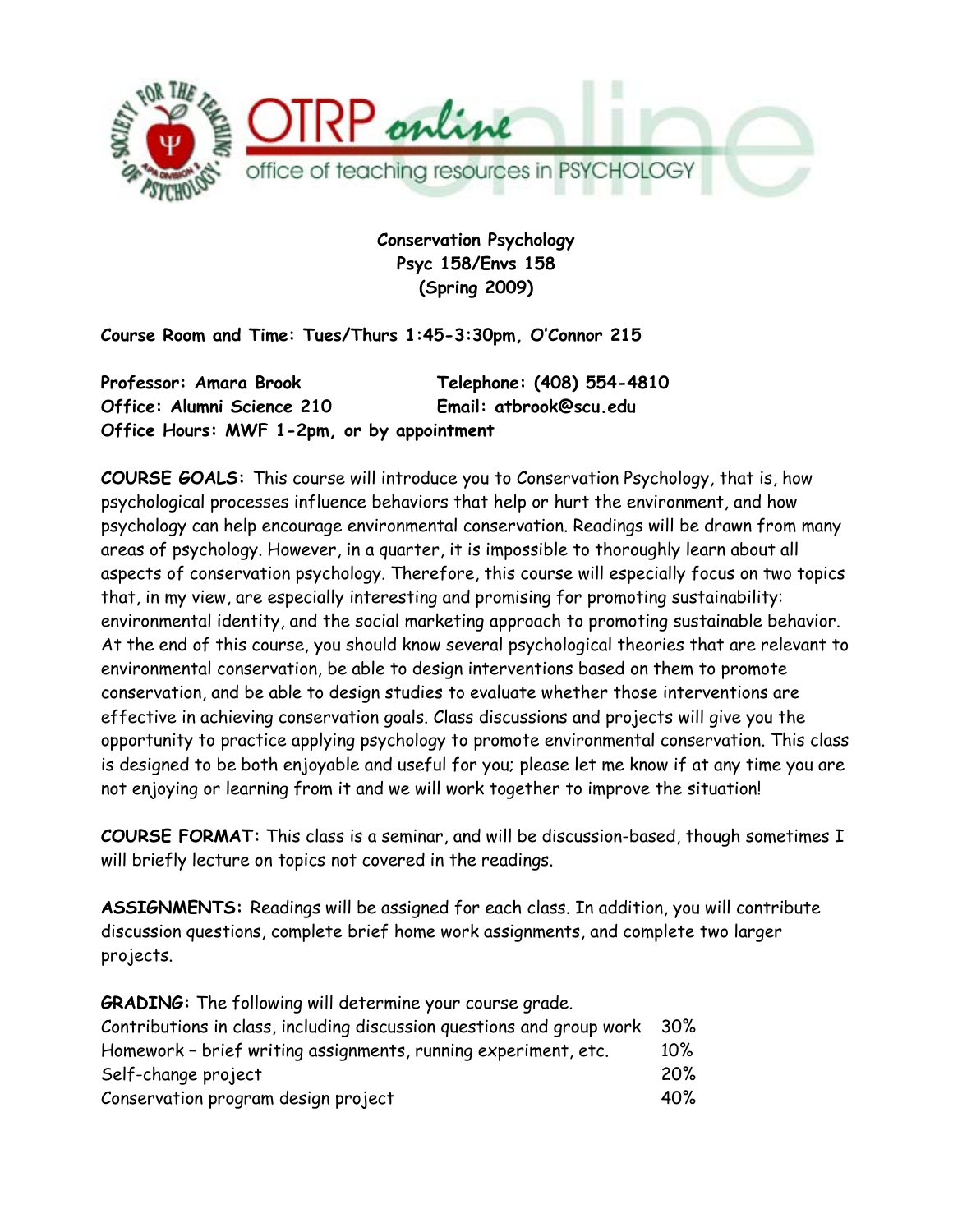**READINGS:** Readings will be from several sources: Books, articles on e-res, articles available online through links in the syllabus, and an email newsletter.

**[B]** Paper Books (available for purchase in bookstore)

**[E]** Available on E-Res (password: GOGREEN)

**[O]** Online via link from syllabus (ctrl + click on author name(s))

## Paper Books:

Cialdini, R. (2009). Influence: Science and practice. Boston, MA: Allyn & Bacon.

- Clayton, S. & Myers, G. (2009). Conservation Psychology: Understanding and promoting human care for nature. Wiley. (Electronic copies of readings will be available on ERes until book is available mid-April).
- Winter, D.D. & Koger, S. (2004). Psychology of environmental problems, 2nd ed. Mahwah, N.J.: Lawrence Erlbaum Associates.

# E-Book:

McKenzie-Mohr, D. (2009). Fostering sustainable behavior: Community-based social marketing.

**[E]** or<http://cbsm.com/public/images/FosteringSustainableBehavior.pdf>

# Daily Grist:

This daily environmental newsletter is the best way I know of to quickly keep up with environmental news. Not only does it provide brief summaries of environmental news on a daily basis, it's also very funny (really!), which makes the often depressing environmental news easier to take. Please read this on a daily basis (or at least catch up before each class) and follow the links to any articles that interest you. The purpose of this assignment is so we have a current and common set of everyday environmental examples to discuss. To subscribe, go to: <http://www.grist.org/cgi-bin/signmeup.pl?source=daily>

# **GROUP WORK**:

Recent college graduates report that learning to work in groups and to solve complex problems were among the most useful things they learned in college. Furthermore, research on learning is also revealing that working in groups on collaborative projects is one of the most effective ways to learn. To help you learn how to solve problems in groups, you will work in small groups both in class and outside of class. We will discuss and you will apply strategies to maximize the effectiveness of group work.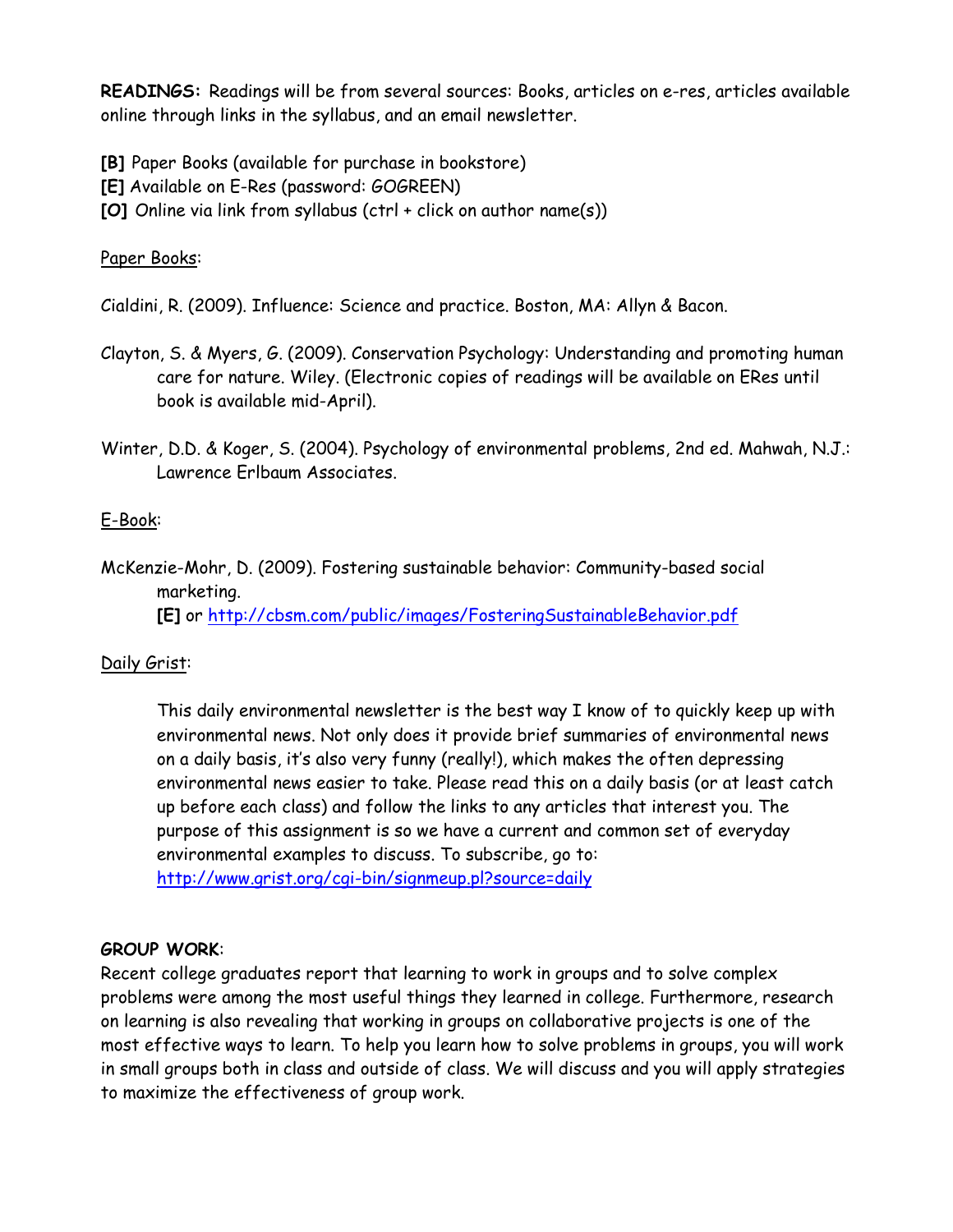**DISCUSSION QUESTIONS:** To help you think about the readings and to focus our class discussions on topics of greatest interest to you, please bring to each class one brief commentary or question about anything that you found especially surprising, interesting, or unclear in the reading (including Daily Grist). I will not collect them, but we will discuss them in class. Please pose questions that you'd really like to hear others' thoughts about. Feel free to ask questions about things you do not understand – these are often the most important.

**SELF-CHANGE PROJECT:** Changing from environmentally damaging behaviors to environmentally beneficial ones can be very challenging, and it is easy to underestimate these challenges when focusing on others' behavior. To help you understand some of the challenges that can arise and thought processes that accompany these challenges, you will choose an important conservation behavior change and attempt to carry it out during the quarter. As part of this project, you will keep a journal of your efforts, participate in ongoing class discussions about challenges you are facing in your attempt to change your behavior, and summarize your project in a project portfolio (including journal entries + summary of your experience) at the end of the quarter. As a rough guideline, you should aim to write at least one typed page (or equivalent) of reflections per week (though turning in a handwritten journal is fine as long as your writing is legible).

**RESEARCH EXPERIMENT:** To provide you with experience doing conservation psychology research, you will help run a conservation psychology experiment. I will explain the study, then you will collect data outside of class for about 2 hours between April 13-24. We will discuss the results of the experiment later in the quarter. This experience should help you design your study as part of your Conservation Program Design Project.

# **CONSERVATION PROGRAM DESIGN PROJECT** (in groups):

One of the top environmental challenges society faces is dwindling fresh water supplies. This is currently a huge problem here in Silicon Valley – we need to reduce water use, and quickly. This quarter, we will work with the SCU sustainability office to develop psychologically based strategies for reducing water use on campus. You will work in a group of 2-3 students, with at least one ENVS major and one PSYC major, so you can benefit from each others' environmental and psychological expertise. Your program should be designed to reduce a specific behavior that wastes water, and/or increase a specific behavior that saves water. PART 1: Research current water use behaviors on campus, brainstorm psychological solutions to reduce water use, and propose a specific psychological strategy. Write a memorandum describing the behavior you are trying to change, and describing and justifying your program with psychological theories and research. (About 7-10 pages, short presentation outlining your program due in class due May 12)

PART 2: Design a study (ideally, an experiment) to evaluate the effectiveness of your proposed program. Include proposed method, expected results, and implications of the expected results (how would you need to revise your planned program, depending on what you find in your study?). (about 3-5 pages, short presentation outlining your study due in class due May 21)

Powerpoint presentation (15-20 min) and final paper (10-15 pages) due last day of class.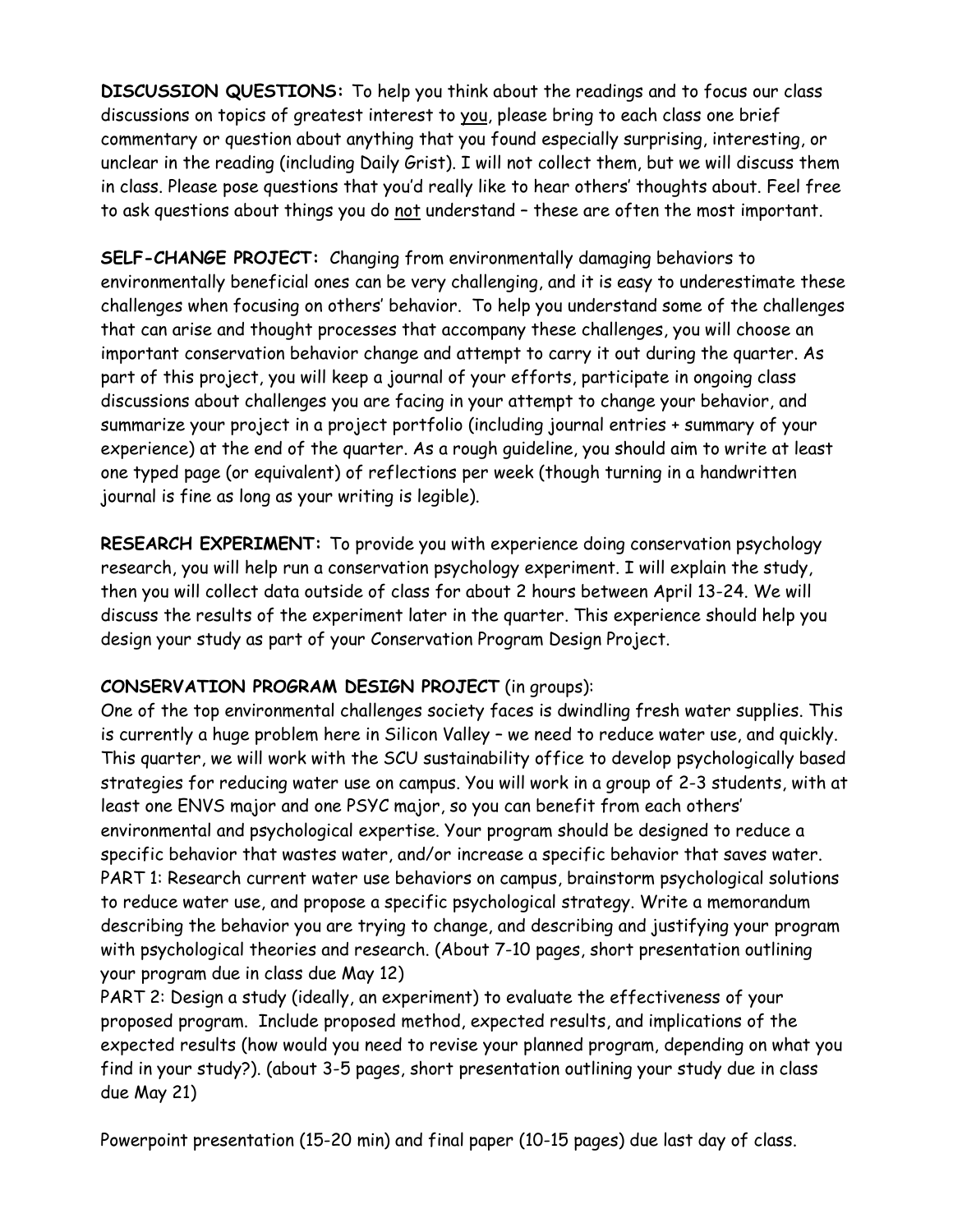#### **Discussion Topics and Reading List**

**\*Note: In addition to the readings below, I may also hand out or email you brief additional readings and multimedia resources during the quarter. I also encourage you to contribute relevant resources that you may discover during the quarter.\***

**Week 1 - March 31 & April 2 - Introduction to Conservation Psychology**

### **What's the problem?**

**[B/E]** Clayton & Myers – Ch. 1

**[O]** Ecological Footprint (browse web pages, complete the EF questionnaire and record a) your results, and b) your reaction to them) - [www.ecofoot.org](http://www.ecofoot.org/)

**[O]** [Barringer, F.](http://www.nytimes.com/2008/02/07/us/07green.html?ex=1360126800&en=31eef878668eb412&ei=5124&partner=permalink&exprod=permalink) (2007, February 7). In Many Communities, It's Not Easy Going Green. New York Times

**[O]** [Fish, Stanley.](http://fish.blogs.nytimes.com/2008/08/03/i-am-therefore-i-pollute/?pagemode=print) (2008, August 3). I am, therefore I pollute. New York Times.

### **What Behavior Changes are Needed?**

For April 2, read one of the following articles:

- **[E]** Brower, M. & Leon, W. (1999). The consumer's guide to effective environmental choices. New York, NY: Three Rivers Press. Ch. 1, 3, & 4.
- **[E]** Gardner, G.T. & Stern, P.C. (2008). The short list: The most effective actions U.S. households can take to curb climate change. Environment, 50, 12-24.

#### Additional Resources:

- **[O]** [www.climatecrisis.net](http://www.climatecrisis.net/)
- **[O]** [www.stopglobalwarming.org](http://www.stopglobalwarming.org/)
- **[O]** [www.thegreenguide.com](http://www.thegreenguide.com/)
- **[O]** [www.turnthetide.org](http://www.turnthetide.org/)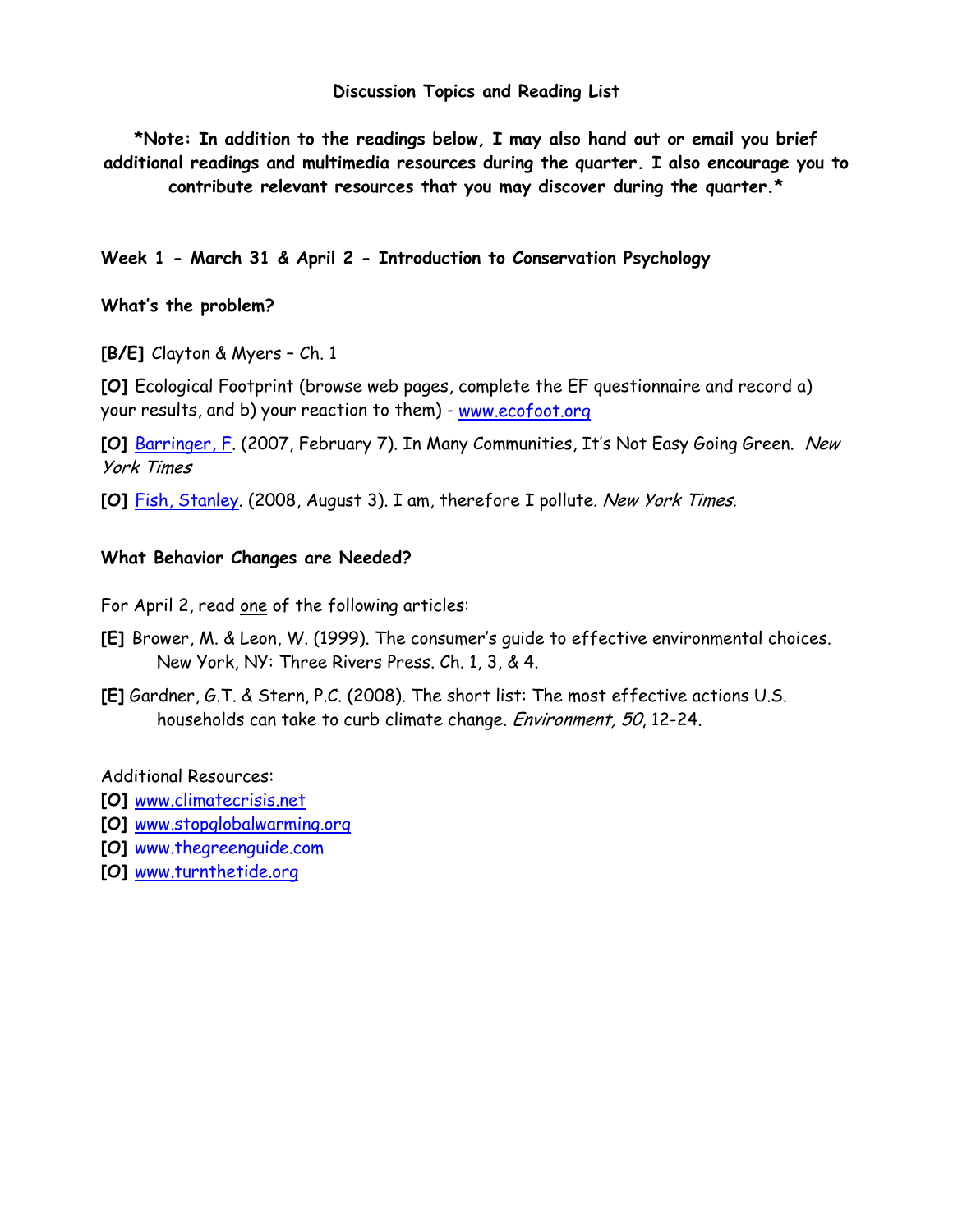### **April 7 – Conservation Psychology Approaches**

- **[E]** Clayton, S. & Brook, A. (2005). Can psychology help save the world? A model for conservation psychology. Analyses of Social Issues and Public Policy, 5(1), 1-15.
- **[E]** Winter, D.D.N. (2000). Some big ideas for some big problems. American Psychologist, 55(5), 516-522.
- **[O/E]** McKenzie-Mohr p.1-7
- **[O]** [www.cbsm.com](http://www.cbsm.com/) (browse)
- **[B/E]** Clayton & Myers Ch. 9 (skim)

### **April 9 - Research Methods in Psychology: How Do we Know What Works?**

Introduce Conservation Psychology experiment

**[E]** Stangor, C. (2007). Research methods for the behavioral sciences (3rd ed.). Chapter 1. Boston: Houghton Mifflin.

**[E]** Robson, C. (1993). Real world research. p.66-104. Cambridge, MA: Blackwell. (Skim and use as a reference for Part 2 of your program design project)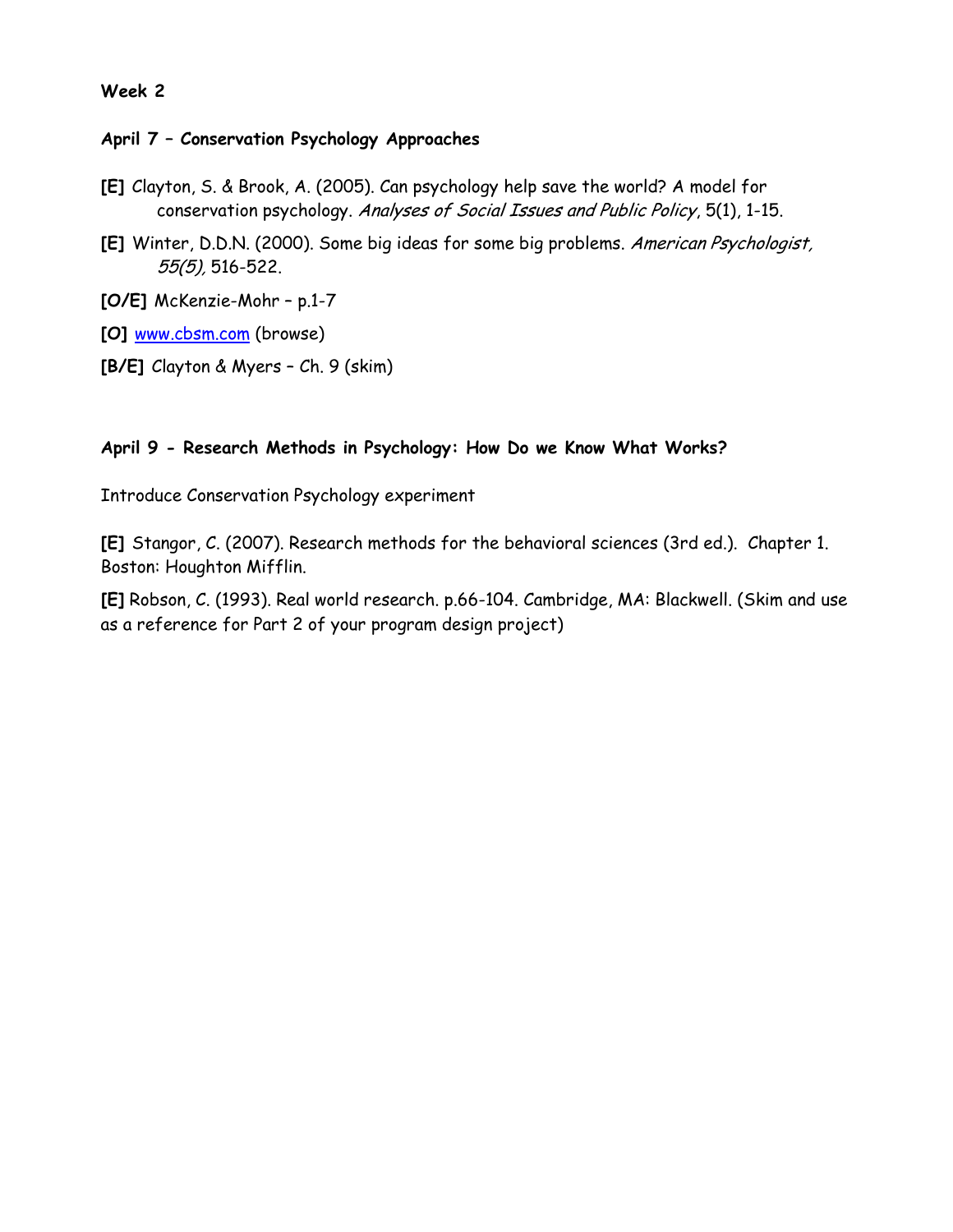**April 14 - Cognition**

- **[B]** Cialdini Ch. 1
- **[B]** Winter & Koger Ch. 6
- **[O/E]** McKenzie-Mohr p.26-30

Read ONE of the following (or more if you want):

- **[E]** Gilbert, D. (2006, July 2). If only gay sex caused global warming. Los Angeles Times.
- **[O]** [Walsh, B.](http://www.time.com/time/specials/packages/article/0,28804,1884779_1884782_1884776,00.html) (2009). 10 ideas changing the world right now: 10. Ecological intelligence. Time Magazine.
- **[O]** [Jha, Alok.](http://www.guardian.co.uk/environment/ethicallivingblog/2009/feb/10/google-powermeter-electricity-smart-meters) (2009, February 10). Plug in. Turn on. Tune up. Google helps consumers check their energy use. The Guardian.
- **[O]** [Saad, L.](http://www.gallup.com/poll/116590/Increased-Number-Think-Global-Warming-Exaggerated.aspx) (2009, March 11). Increased number think global warming is "exaggerated." Gallup.com
- **[O]** [Williams, A.](http://www.nytimes.com/2008/06/15/fashion/15green.html?_r=1&sq=the%20buzz%20in%20your%20ear&st=cse&scp=1&pagewanted=print) (2008). That buzz in your ear may be green noise. New York Times.

#### **April 16 – External vs Internal Motivation**

- **[B]** Clayton & Myers p.321-326.
- **[O/E]** McKenzie-Mohr p.50-61
- **[O]** [www.psych.rochester.edu/SDT](http://www.psych.rochester.edu/SDT) (browse)

#### Read ONE of the following:

**[O]** [Ryan R.M. & Deci, E.L.](http://www.psych.rochester.edu/SDT/documents/2000_RyanDeci_SDT.pdf) (2000) Self-determination theory and the facilitation of intrinsic motivation, social development, and well-being. American Psychologist, 55, 68-78.

**[B]** Winter & Koger – Ch. 4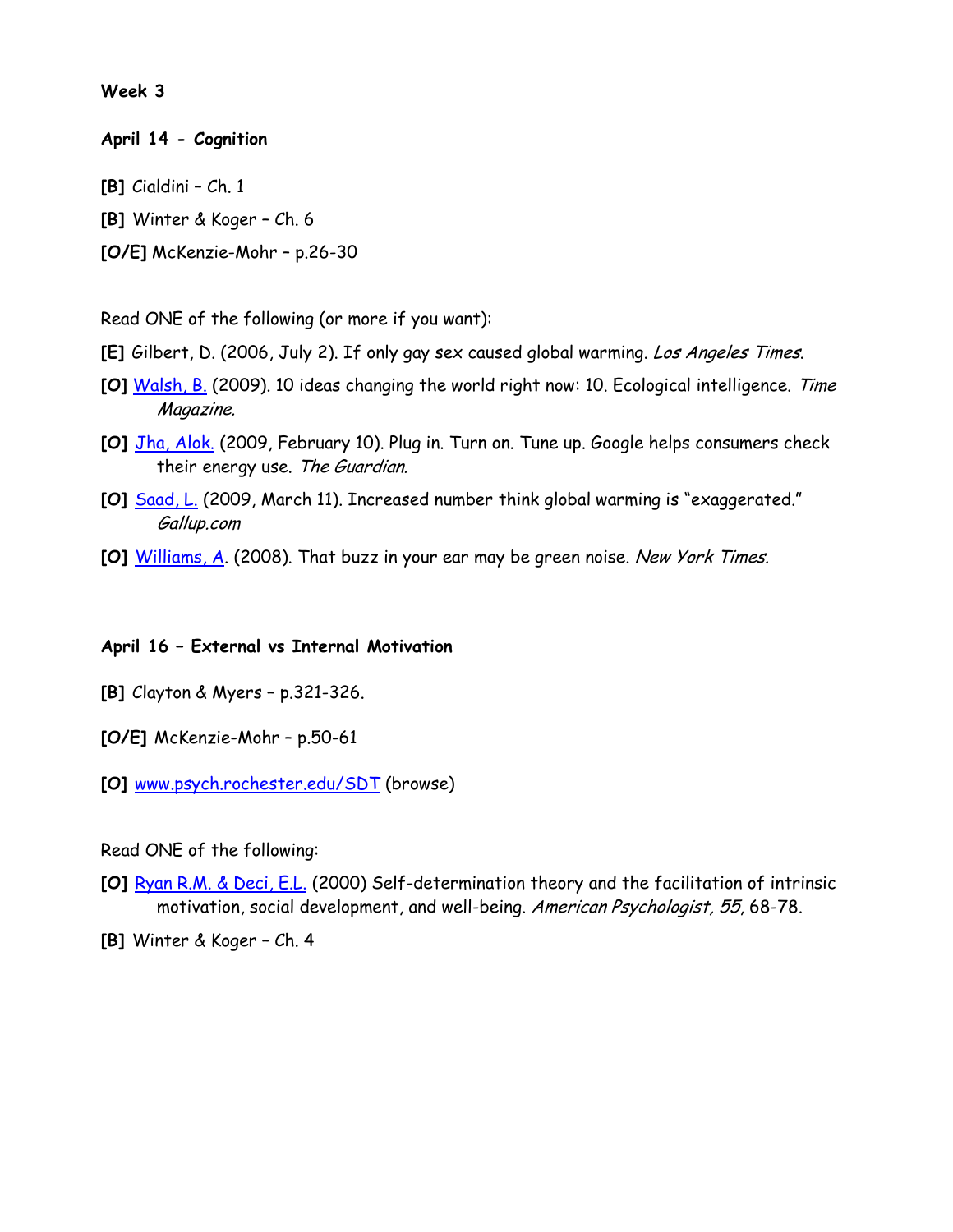### **April 21 - Attitudes & Values**

- **[B]** Clayton & Myers Ch. 2
- **[O]** [Schultz, P.W. & Zelezny, L.](http://www.humanecologyreview.org/pastissues/her102/102scultzzelezny.pdf) (2003). Reframing environmental messages to be congruent with American values. Human Ecology Review, 10(2), 126-136.
- **[O]** [Horwich, J.](http://minnesota.publicradio.org/display/web/2007/02/14/culture_clash/) (2007, February 16). Does being green conflict with American culture? Minnesota Public Radio. Retrieved March 30, 2009 from [http://minnesota.publicradio.org](http://minnesota.publicradio.org/)

### **April 23 – Persuasion**

- **By noon the day of class, email me links to 2 of your favorite environmental ads.**
- **[O/E]** McKenzie-Mohr p.38-48
- **[E]** Aronson, E., Wilson, T.D., & Akert, R. (2007). Social Psychology (6th ed.). Upper Saddle River, NJ: Prentice-Hall. – p.203-205
- **[E]** Bator, R. & Cialdini, R. (2000). The application of persuasion theory to the development of effective proenvironmental public service announcements. Journal of Social Issues, 56(3), 527-541.
- **[B]** Read one of the following chapters in Cialdini: 5, 6, or 7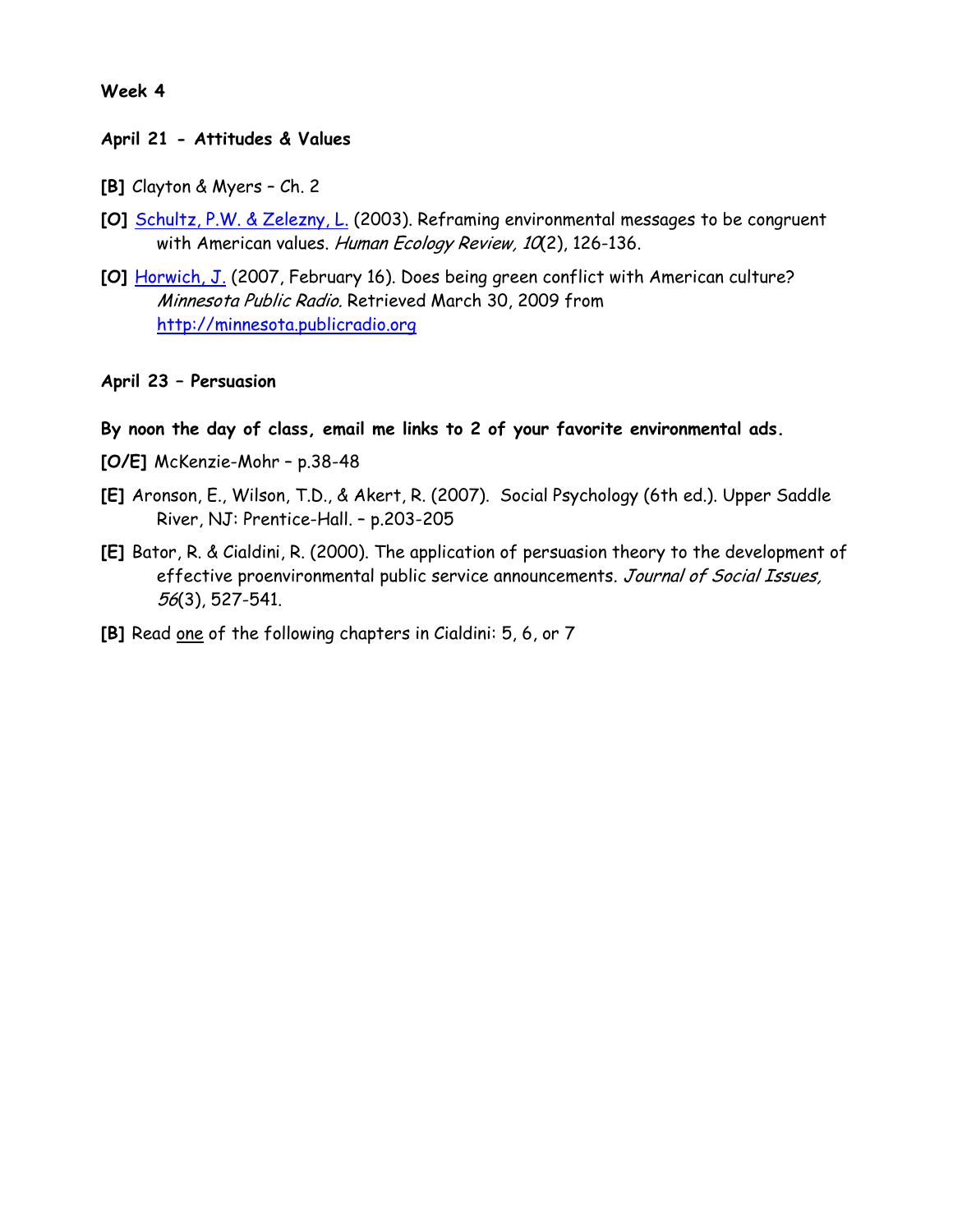#### **Week 5 – April 28 & 30 - Social Norms**

- **[B]** Clayton & Myers p.318-321 (top)
- **[B]** Cialdini Ch. 2 & 4
- **[O/E]** McKenzie-Mohr p.32-37
- **[O]** [Roberts, J.O.](http://www.newsweek.com/id/171246/output/print) (2008, Dec 8). Luxury shame. Newsweek.
- **[O]** [www.dontmesswithtexas.org](http://www.dontmesswithtexas.org/) (browse)
- **[E]** Cialdini, R. (2003) Crafting normative messages to protect the environment. Current Directions in Psychological Science. 12, 105-109.
- **[E]** Schultz, P.W., Nolan, J.M, Cialdini, R.B., Goldstein, N.J., & Griskevicius, V. (2007). The constructive, destructive, and reconstructive power of social norms. *Psychological* Science, 18, 429-434.
- **[O]** [Kaufman, L.](http://www.nytimes.com/2009/01/31/science/earth/31compete.html?scp=2&sq=kaufman%20envy&st=cse) (2009, Jan 31). Utilities turn their customers green, with envy. New York Times. Retrieved January 31, 2009 from [www.nytimes.com](http://www.nytimes.com/)

### **Week 6**

## **May 5 - Identity**

- **[B]** Clayton & Myers Ch. 4
- **[B]** Winter & Koger p.193-202 (top)

## **May 7 - Commitment**

**[B]** Cialdini – Ch. 3

- **[O/E]** McKenzie-Mohr p.18-25
- **[E]** Dickerson, C. A., Thibodeau, R., Aronson, E., & Miller, D. (1992). Using cognitive dissonance to encourage water conservation. Journal of Applied Social Psychology, 22, 841-854.
- Note: The 3 short articles below should be read in order.
- **[O]** [Tidwell, M.](http://grist.org/feature/2007/09/04/change_redux/index.html) (2007). Consider Using the N-Word Less: Voluntary actions didn't get us civil rights, and they won't fix the climate. Grist.org
- **[O]** [Brook, A., Clayton, S., Myers, G. et al.](http://gristmill.grist.org/story/2007/9/11/13338/9554) (2007). The power of voluntary actions: Social scientists respond to Mike Tidwell. Grist.org
- **[O]** [Tidwell, M.](http://gristmill.grist.org/story/2007/9/20/131247/105) (2007). Forget the light bulbs: Part II: Tidwell responds to scientists responding to Tidwell. Grist.org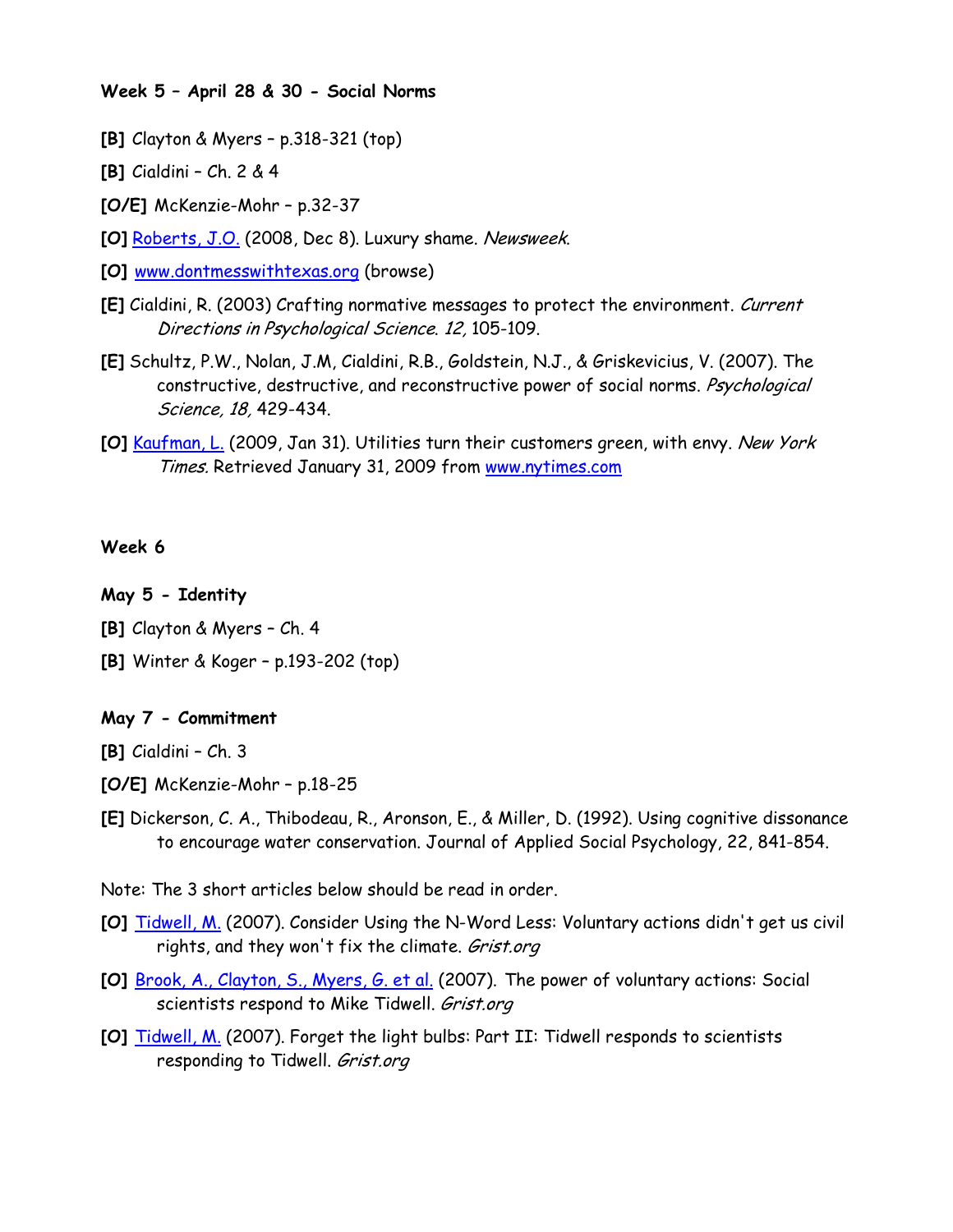**May 12 - Project Part 1 Draft Presentations, Discussion, & Feedback**

**May 14 – Religious Identity and Conservation**

**Guest: Keith Warner (Religious Studies)**

- **[O]** Watch "Is God Green?":<http://www.pbs.org/moyers/moyersonamerica/green/watch.html>
- **[O]** [Banerjee, N.](http://www.nytimes.com/2008/03/10/us/10baptist.html?ex=1362888000&en=16d76802504fed68&ei=5124&partner=permalink&exprod=permalink) (2008, March 10). Southern Baptists Back a Shift on Climate Change. The New York Times.
- **[O]** [Tucker, M.E. & Grim, J.](http://0-web.ebscohost.com.sculib.scu.edu/ehost/detail?vid=4&hid=104&sid=a009367f-3c39-47f5-8c16-000314a10cc5%40sessionmgr107) (2007). The greening of the world's religions. Chronicle of Higher Education, 53(23), B9.
- **[O]** [McKenna, B.](http://www.dallasnews.com/sharedcontent/dws/dn/latestnews/stories/060908dnnatenvironmentreligion.169a4ebf.html) (2008, June 9). Survey: Support declines among some churchgoers on environmental rules. Dallas Morning News.
- **[O]** [Vu, M.A.](http://www.christianpost.com/Society/General/2008/05/christians-launch-campaign-against-global-warming-hype-16/index.html) (2008, May 16). Christians launch campaign against global warming hype. Christian Post.
- **[O]** [www.creationcare.org](http://www.creationcare.org/) (browse)

#### **Week 8**

#### **May 19 – Clashing Identities: Environmental Conflict**

- **[B]** Clayton & Myers p.91-95(top)
- **[E]** Bean, M. J., and D. S. Wilcove. 1997. The private-land problem. Conservation Biology, 11, 1- 2.
- **[E]** Brook, A.T., Zint, M. & DeYoung, R. (2003). Landowners' responses to an Endangered Species Act listing and implications for encouraging conservation. Conservation Biology, 17(6), 1638-1649.
- **[E]** Opotow, S., & Brook, A. (2003). Identity and exclusion in rangeland conflict. In S. Clayton & S. Opotow (Eds.), Identity and the natural environment: The psychological significance of nature (pp. 249-272). Cambridge, MA: MIT Press.

**[O]** [Dunlap, R.E.](http://www.gallup.com/poll/107569/ClimateChange-Views-RepublicanDemocratic-Gaps-Expand.aspx) (2008, May 29). Climate-change views: Republican-democratic gaps expand. Retrieved March 13, 2009 from [www.gallup.com](http://www.gallup.com/)

#### **May 21 – Project Part 2 Draft Presentations, Discussion, & Feedback**